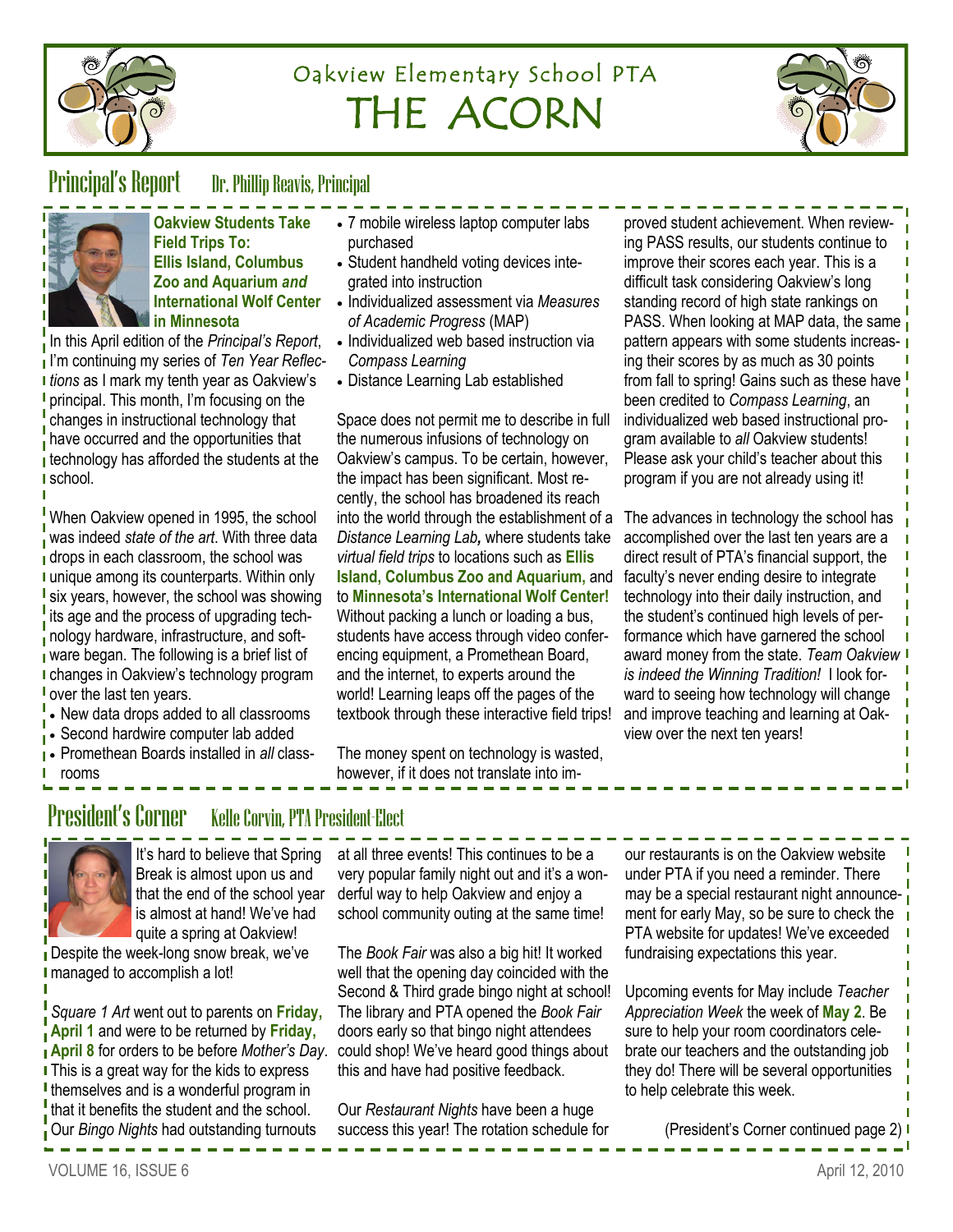## President's Corner Kelle Corvin, PTA President-Elect

| Remember also that we are nearing the time<br>of year when PASS testing will begin in<br>May. Please check with the front office if you<br>are scheduled to volunteer in the building to<br>make sure all testing is complete, otherwise,<br>no volunteers are permitted in the building<br>during PASS testing days.                                                                                                                                                                                                                                                                                                                                                                                                                                                                                                                                                                                                                                  | Finally, Field Day is coming to Oakview!<br>Please check announcements regarding the<br>dates for your student's class. Thanks for all<br>of the volunteer hours that everyone puts in<br>to make Oakview the best it can be. If it<br>weren't for our volunteers, many goals<br>would not been achieved.                                                                                 |  |  |  |
|--------------------------------------------------------------------------------------------------------------------------------------------------------------------------------------------------------------------------------------------------------------------------------------------------------------------------------------------------------------------------------------------------------------------------------------------------------------------------------------------------------------------------------------------------------------------------------------------------------------------------------------------------------------------------------------------------------------------------------------------------------------------------------------------------------------------------------------------------------------------------------------------------------------------------------------------------------|-------------------------------------------------------------------------------------------------------------------------------------------------------------------------------------------------------------------------------------------------------------------------------------------------------------------------------------------------------------------------------------------|--|--|--|
| <b>Legislative Updates</b><br>Karen Akerhielm, Chair                                                                                                                                                                                                                                                                                                                                                                                                                                                                                                                                                                                                                                                                                                                                                                                                                                                                                                   |                                                                                                                                                                                                                                                                                                                                                                                           |  |  |  |
| nating three hundred fifty-six positions, in-<br>cluding one hundred eight-seven teachers,<br>increasing the student-teacher ratio. There<br>have been cuts in: science labs, computer<br>labs, after-school programs, middle school<br>language and music programs, instructional<br>supplies, workbooks and copy paper. About<br>a quarter of Greenville County's school<br>buses are more than twenty years old, with                                                                                                                                                                                                                                                                                                                                                                                                                                                                                                                               | multiple breakdowns per day. I would en-<br>courage all concerned parents to contact<br>their representatives in Columbia to express<br>their views on these matters. I would also<br>suggest learning about comprehensive tax<br>reform and the recommendations of the<br>South Carolina Taxation Realignment Com-<br>mission (TRAC) committee, regarding how<br>our schools are funded. |  |  |  |
| <b>Reflections</b><br><b>Brooke Clayton and Jana Circle, Coordinators</b>                                                                                                                                                                                                                                                                                                                                                                                                                                                                                                                                                                                                                                                                                                                                                                                                                                                                              |                                                                                                                                                                                                                                                                                                                                                                                           |  |  |  |
| <b>Charlie Hyman</b><br>Honorable Mention State Level<br><b>Intermediate Visual Arts</b><br>Thank you to all participants, and congratu-                                                                                                                                                                                                                                                                                                                                                                                                                                                                                                                                                                                                                                                                                                                                                                                                               | All Oakview level Reflections winners are<br>invited to attend an awards ceremony at<br>school on Wednesday, May 4 at 9:00am.<br>Parents are welcome. A listing of all winners<br>along with pictures of all winning Visual Arts<br>and Photography entries can be found on<br>the school website.<br>The Reflections theme for                                                           |  |  |  |
|                                                                                                                                                                                                                                                                                                                                                                                                                                                                                                                                                                                                                                                                                                                                                                                                                                                                                                                                                        | 2011-12 is Diversity means!                                                                                                                                                                                                                                                                                                                                                               |  |  |  |
| <b>Box Tops</b><br><b>Christi Yenser, Coordinator</b><br>The Box Tops Bonanza was a huge success! Congratulations to the following classes<br>who collected the most Box Tops:<br>1. Mrs. Bradt - Third grade - $1,087$<br>2. Mrs. Jones - Third grade - 708<br>3.<br><b>Mrs. Bolt</b> – Fifth grade - $583$<br>4. Miss Meyers - Second grade - 561<br>Mrs. Haarsgaard - Fifth grade - 532<br>5.<br>Each class celebrated with a special treat of their choice. The Box Tops Bonanza<br>brought in over fifteen thousand seven hundred Box Tops. As a result, Oakview will<br>receive a check for around \$1,570. We couldn't do it without each of you - thank you<br>for supporting this vital program! Also, I would like to say a huge thank you to those<br>who gave their time helping clip, count, and bag all those Box Tops. They are:<br>Celeste Blinston, Jodi Cloer, Danielle Colby, Patti Funderburk, Bridget Helmer,<br>and Andy Yenser. |                                                                                                                                                                                                                                                                                                                                                                                           |  |  |  |
|                                                                                                                                                                                                                                                                                                                                                                                                                                                                                                                                                                                                                                                                                                                                                                                                                                                                                                                                                        | lations to our winners!                                                                                                                                                                                                                                                                                                                                                                   |  |  |  |